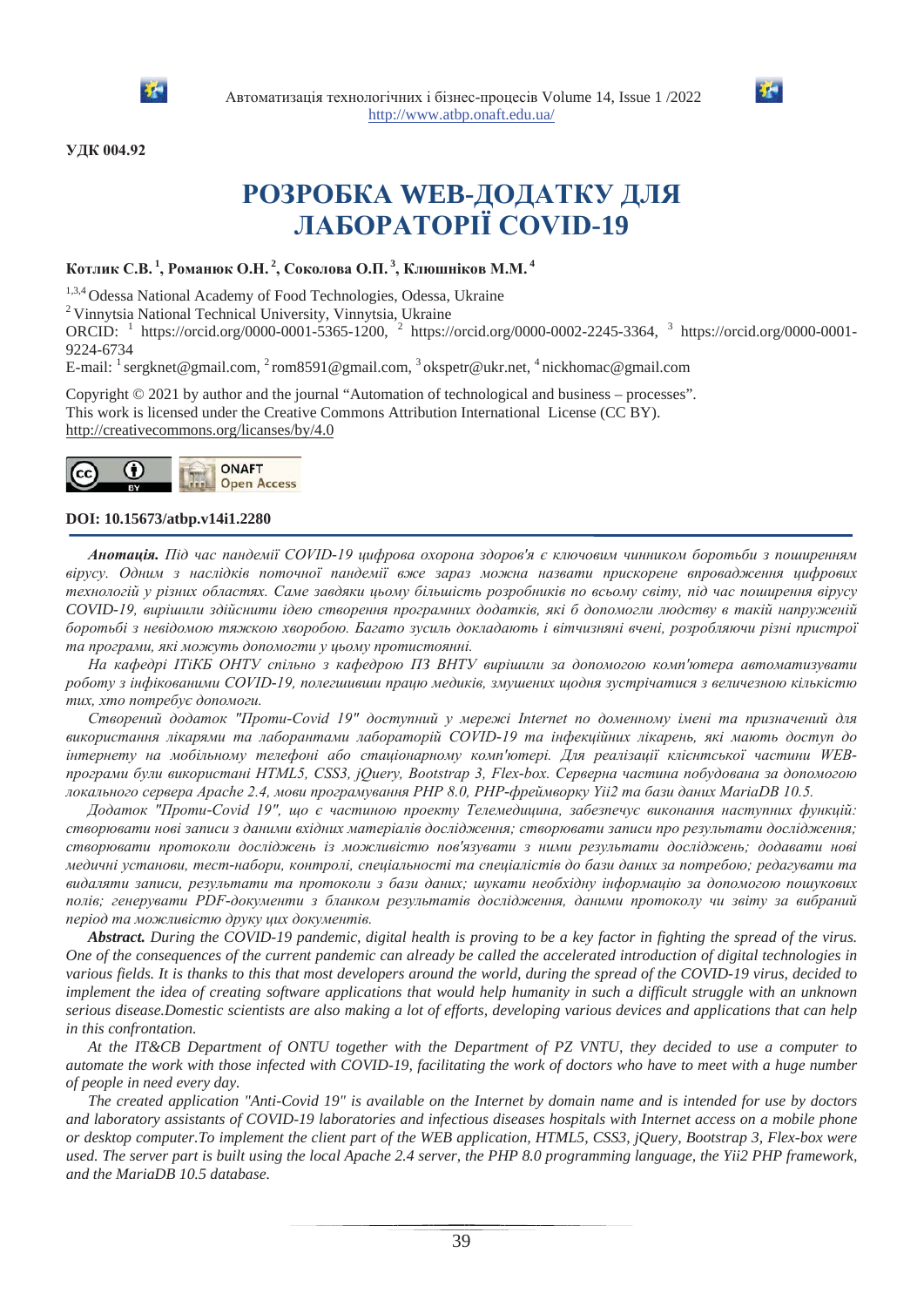

Автоматизація технологічних і бізнес-процесів Volume 14, Issue 1 /2022 http://www.atbp.onaft.edu.ua/



*The "Against-Covid 19" application, which is part of the Telemedicine project, provides the following functions: create new records with the data of the input materials of the study; create records of research results; create research protocols with the ability to associate research results with them; add new medical institutions, test kits, controls, specialties and specialists to the database as needed; edit and delete records, results and protocols from the database; search for the necessary information using the search fields; generate PDF-documents with a form of study results, protocol or report data for the selected period and the ability to print these documents.*

Ключові слова: автоматизація роботи, мобільний додаток, протоколи досліджень, база даних, програмування, інформаційна модель

**Key words:** work automation, mobile application, research protocols, database, programming, information model

Вступ.<sup>1</sup> COVID-19 вбиває людей, а також атакує світову економіку в саме серце - перериває ланцюжки поставок, позначається на бізнесі, робочих місцях. Пілі країни і міста знахоляться в ізоляції, корлони закриваються, Лавиноподібне поширення COVID-19 все більше викликає зміни в економічному і соціальному житті на багатьох континентах. Одним з наслідків поточної пандемії вже зараз можна назвати прискорене впровадження цифрових технологій в самих різних областях. Поширення пандемії COVID по всьому світу призвело до переосмислення організації всієї медичної допомоги. Десятки та сотні тисяч реєстрованих щодня, інфікованих на COVID, вимагають найбільшої напруги медичного персоналу.

Лікарі проводять у лікарнях на своєму посту дуже запеклу боротьбу між життям та смертю пацієнтів. Вони щодня, кожної хвилини, ризикують своїм життям заради збереження десятків людей, одягаючи спеціальний костюм та витримуючи неймовірне навантаження, по 2 доби, майже без перерв доглядають за інфікованими. У десятках країн світу навіть не вистачає місць для тримання пацієнтів. Ситуація не є дуже гарною на даний період часу, і дивлячись на це, можна вважати, що розробка електронного помічника, який автоматизує роботу з урахуванням, лікуванням, одужанням хворих, допомогла б більшості людей, які зараз інфіковані.

Саме завдяки такої необхідності більшість розробників по усьому світу, під час початку поширення вірусу COVID-19, вирішили внести ідею створення програмних додатків, які допомогли б людству у такій тяжкій боротьбі з досі невідомою важкою хворобою. У різний кутках світу ентузіасти, замовні компанії завдяки підтримці державних закладів, різних закладів медичного характеру, тощо, розпочали розробку локальних сервісів, додатків та різних компонентів щодо запобіганню захворюванню COVID-19. Була розроблена велика кількість різних аналогів одного і того самого додатку з банальним функціоналом, але майже усі мали можливість інформування користувача про актуальні симптоми та місця спалаху хвороби, а також отримання деяких специфічних даних, які б за допомогою глибокого аналізу та стандартизації, допомогли пізніше в вирішенні проблеми створення портрету симптоматики вірусу COVID. Однак додатків, які реально допомогли б у цьому випадку лікарям-інфекціоністам подолати вал захворювань, є досить мало.

Аналіз літературних даних і постановка проблеми. Розробка програмних додатків під різні потреби поставлена на потік, існує безліч алгоритмічних мов, СУБД, методів створення сайтів, тестування тощо. Ось і медицина, особливо з поширенням пандемії COVID-19, скористалася таким величезним апаратом автоматизації різноманітних дій. З метою пошуку нових методів боротьби з COVID-19 в багатьох країнах запущені державні програми відбору та фінансування стартапів, що пропонують інноваційні розробки в області діагностування і лікування нового коронавірусу, а також рішення супутніх проблем Наприклад, у статті [1] розповідається про програмні продукти, що вже існують і використовуються у світі з приводу безпеки і самозахисту від COVID-19. Автор дуже точно описав весь технологічний процес створення та роботи кожного програмного продукту, що діє в Європі і за її межами. В статті ми можемо побачити, як автор захоплюється ідеологією допомоги людству, і тому він так точно і з повним розумінням теми описує програмні продукти і їх роботу.

За аналізом публікацій у Інтернеті [2,3], більшість діючих мобільних додатків для боротьби з вірусом COVID-19 передбачає створення системи, яка тим чи іншим чином фіксує зустрічі людей з метою подальшого розпізнавання кола взаємодії з людиною, у якої аналізи дадуть позитивний результат. Розрізняються вони в більшості своїй принципами такого відстеження (і, відповідно, ступенем порушення особистої свободи окремого громадянина). Більшість таких додатків використовує спеціально створені під час пандемії коронавирусу технології Apple і Google, що використовують передачу даних через Bluetooth. Така технологія здатна значно посилити людство в боротьбі з COVID-19. Зі скасуванням все більшої кількості карантинних обмежень по всьому світу проблема відстеження контактів інфікованих буде ставати все більш нагальною. Без використання подібних додатків цю роботу повинні

 $^1$  Публікація даного наукового дослідження є продовження наукової роботи «Створення додатка для автоматизації реєстрації хворих на COVID-19», яка була підготовлена для участі у конкурсі студентських робіт.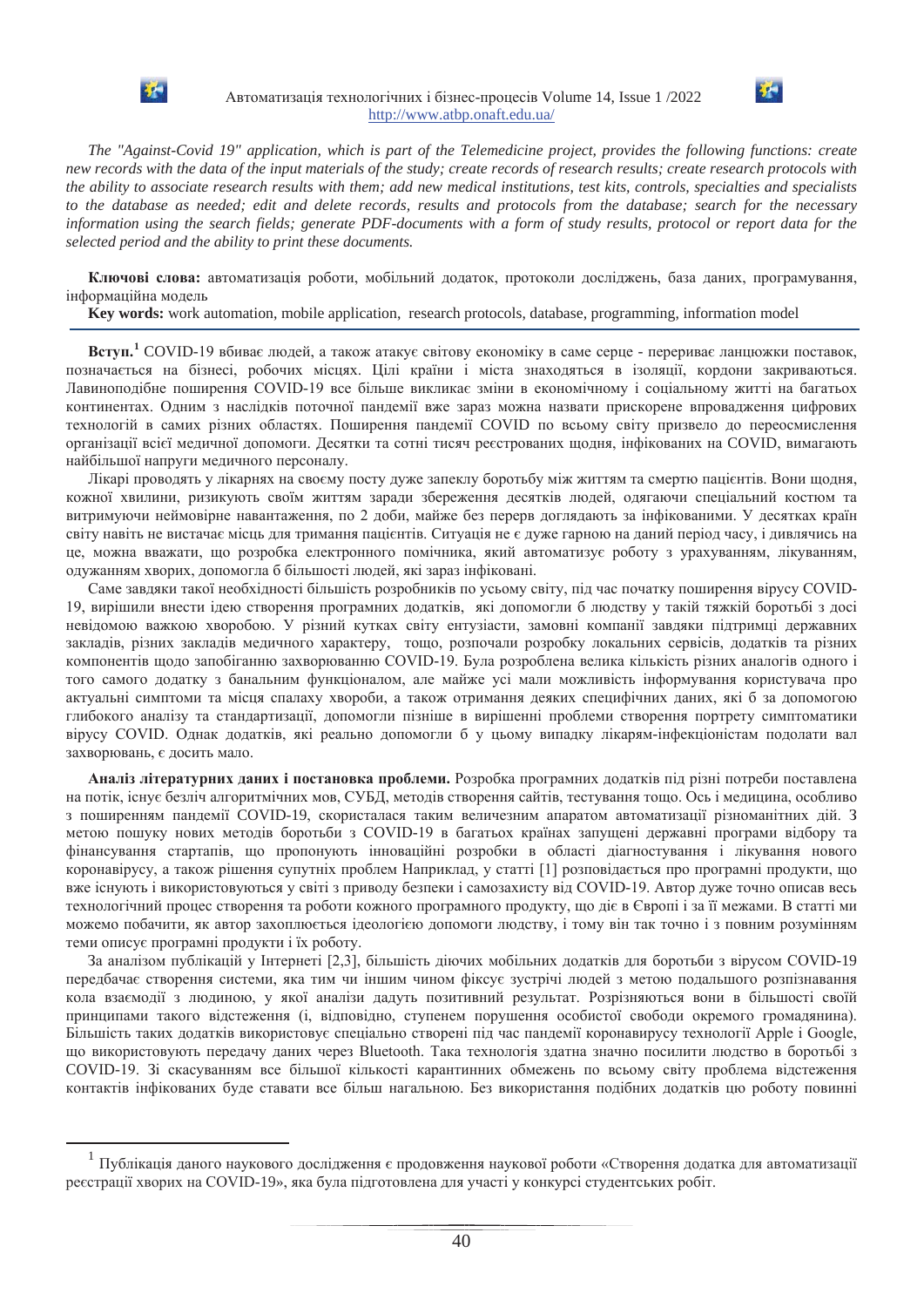370



Найбільший розвиток в Європі отримав німецький додаток Corona-Warn-App [4], який вже завантажило понад 20 млн користувачів (він підтримує німецьку, англійську та турецьку мови, зараз розробляються арабська, польська, болгарська, румунська і російська версія). Розробниками є концерни Deutsche Telekom і SAP. Телефони користувачів, які встановили додаток, обмінюються даними, які зберігаються децентралізовано - тільки на особистих смартфонах. Вони закодовані так, що самі власники не можуть їх прочитати. Через два тижні інформація знищується автоматично.

Розробники програми, які знаходяться в тісному контакті з владою, придумали таку схему оповіщення: у разі позитивного тесту на коронавірус SARS-CoV-2 інфікований отримає згенерований для нього QR-код, який той повинен відсканувати за допомогою програми в смартфоні. Додаток, встановлений у інфікованого, відправляє дані на центральний сервер в анонімізованій формі. Сервер розсилає попередження у вигляді ризһ-повідомлень серед усіх, хто знаходився поруч з хворим COVID-19 протягом останніх двох тижнів не менше 15 хвилин.

Підключення лабораторій, що тестують на наявність коронавирусу, до роботи програми необхідно, щоб гарантувати, що ніхто не зможе підняти помилкову тривогу. Ті, кому відправлять попередження, отримають одночасно і рекомендації, як себе вести, наприклад, звернутися до лікаря за напрямком на тест на коронавірус і відправитися на карантин.

У Канаді [6] запущено додаток COVID Alert, який було розроблено спільними зусиллями федерального уряду Канади і влади провінції Онтаріо за сприяння компаній Shopify і Blackberry. Принцип роботи безкоштовного додатку дуже простий: смартфон, на якому він встановлений, за допомогою технології бездротової передачі даних Bluetooth постійно обмінюється з навколишніми мобільними пристроями «цифровим рукостисканням». Якщо хоча б у когось виявлено COVID-19, органи охорони здоров'я видають йому одноразовий пароль, який необхідно ввести в додатку. Після цього додаток відправить повідомлення на кожен телефон, який протягом останніх 14 днів перебував мінімум 15 хвилин на відстані двох метрів від смартфона інфікованої людини. Разом з цим повідомленням прийдуть також інструкції щодо подальших кроків. Зрозуміло, що цей функціонал доступний тільки тим, хто встановить собі додаток. Якшо людина перебувала поблизу від іншої, інфікованої COVID-19, але при цьому не користувалася COVID Alert, ніяких повідомлень вона не отримає. Тому для ефективної роботи дуже важливо, щоб додаток встановило якомога більше людей. Канада ретельно працювала над своїм офіційним додатком, щоб він був максимально безпечним. Поперше, дані про "рукостискання" зберігаються на кожному окремому смартфоні, а не в централізованій базі. По-друге, додаток взагалі не використовує GPS-функціонал і жодним чином не відстежує місце розташування власника пристрою. По-третє, для реєстрації він не запитує особисті дані, і сигнали, якими телефони через Bluetooth обмінюються між собою, безособисті. І в-четверте, використання програми - добровільне і буде залишатися таким. Необхідно враховувати і те, щоб користь від відстеження контактів інфікованих перевищила ризики втручання в приватне життя громадян.

Наприклад, ісландський додаток [1] за допомогою системи глобального позиціонування стежив за пересуванням користувачів, що, можливо, і завадило йому стати популярним. Розроблені урядами Норвегії, Бахрейну та Кувейту додатки були визнані рухом Amnesty International і викликають особливу стурбованість з точки зору захисту особистих даних користувачів. Навряд чи така реклама сприяла популярності додатку серед населення. Норвегія це зрозуміла і швидко прибрала свій додаток, приступивши до розробки нового.

Турецький додаток [2] для відстеження контактів з хворими коронавирусною інфекцією COVID-19 Hayat Eve Sigar зазнав критики з боку захисників конфіденційності за додавання функції, що дозволяє користувачам повідомляти про порушення правил соціального дистанціювання з можливістю відправки фотографій. За словами критиків, функція порушує громадянські свободи і сприяє «культурі доносів». В цілому, напевно це так і є, однак додаток Hayat Eve Sigar допомагає людям відслідковувати підтверджені випадки зараження коронавірусом, показуючи рівні ризику і показники інфікування в конкретних районах. Одна з останніх функцій програми дозволяє користувачам повідомляти про порушення правил в таких місцях, як ресторани і кафе, з метою допомогти контролювати поширення вірусу.

Ще далі цим шляхом пішла Південна Корея [1] - там для аналогічних цілей використовують не тільки дані телефонних мереж, але і систему розпізнавання осіб з камер відеоспостереження, інформацію про використання банківських карт і інші джерела даних. Маршрути інфікованих не тільки відстежують в найменших деталях, але також викладають на спеціальному ресурсі, де будь-який бажаючий може з ними ознайомитися. Як краще застосовувати інформаційні технології в боротьбі з COVID-19 - добровільно або примусово, - можна буде судити за результатами боротьби з наступною хвилею коронавирусу.

В Естонії запустили мобільний додаток НОІА, призначений для боротьби з поширенням вірусу СОVID-19. Система буле поперелжати місцевих жителів про те, що їм необхілно пройти тест на наявність захворювання і самоізолюватись. Принцип роботи програми НОІА побудований таким чином, щоб виключити можливість використання його не за призначенням: наприклад, в якості інструменту для стеження за населенням. Як стверджують творці НОІА, додаток не дасть жодній державній установі можливість стежити за ким-небудь з користувачів. Після установки мобільного додатка на iPhone або на будь-який смартфон під управлінням Android система згенерує унікальний анонімний ідентифікатор пристрою, який потім буде транслюватися через Bluetooth на інші смартфони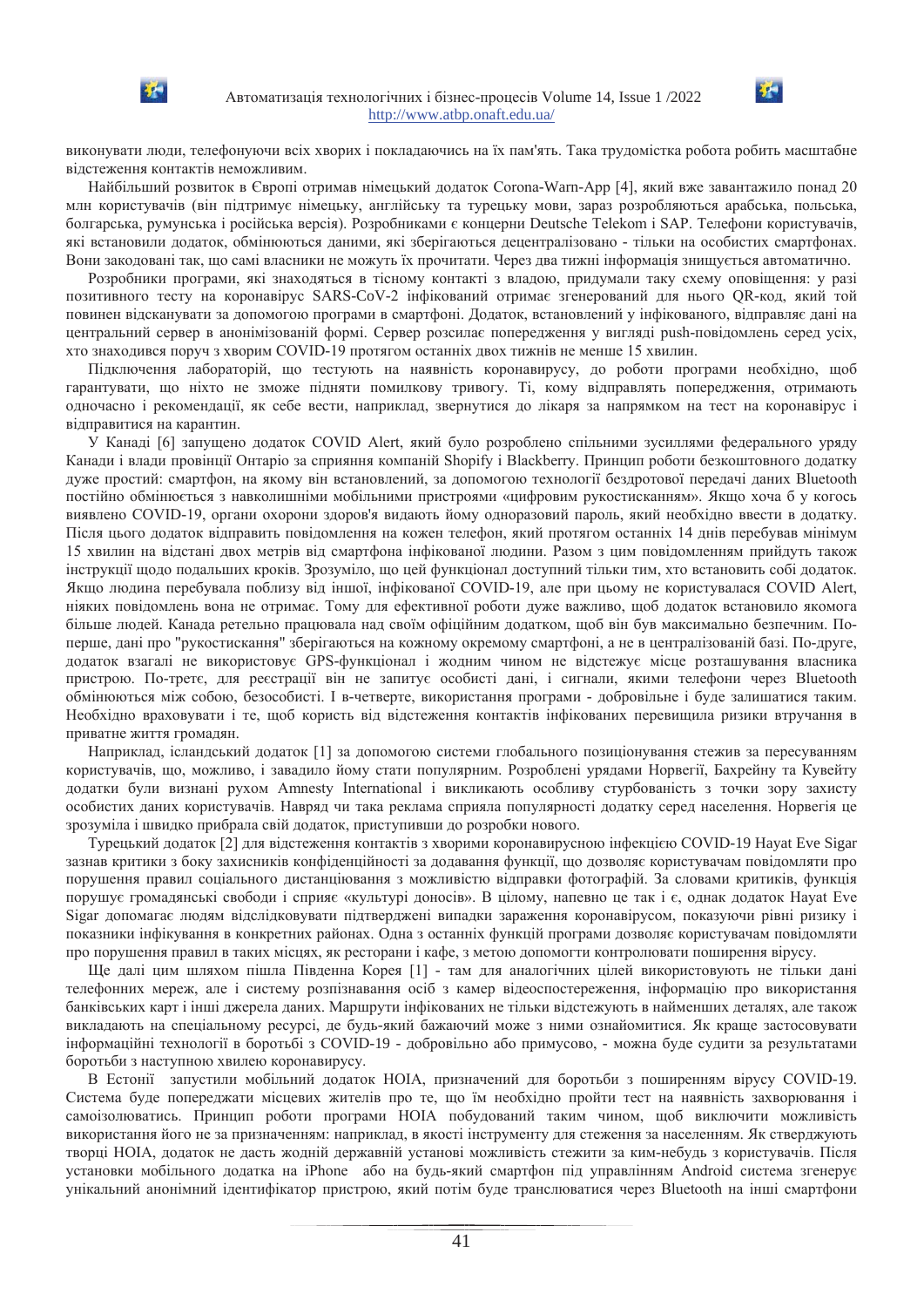



поблизу з аналогічним додатком. Кожен девайс з НОІА записує в пам'ять смартфона історію близьких контактів список анонімних ідентифікаторів інших пристроїв. Якщо користувач захворіє, він зможе повідомити про зараження, натиснувши на відповідну кнопку: йому запропонують підтвердити свій діагноз через державну інформаційну систему охорони здоров'я Естонії. Якщо діагноз підтвердять лікарі, то НОІА відправить ідентифікатор пристрою зараженого власника на спеціальний сервер, інші смартфони періодично завантажують актуальний перелік таких «небезпечних» ідентифікаторів і звіряють його зі списком близьких контактів свого власника. Коли програма виявить близький контакт із інфікованим користувачем, вона повідомить власнику, запропонує пройти тест на наявність вірусу і самоізолюватись на 14 днів.

Додаток для мобільних телефонів STOP COVID в Грузії [3] фіксує контакти, коли телефон знаходиться від іншого телефону на відстані менше двох метрів і довше 15 хвилин. Коли у власника телефону виявляють коронавірус, то тому, чиї контакти були з ним зафіксовані протягом двох останніх тижнів, приходить повідомлення з попередженням і вимогою залишатися в самоізоляції. Варто відзначити, що даний додаток для роботи вимагає дозволу на доступ до мікрофона. Розробники запевняють, що запис розмов не ведеться, а мікрофон потрібен, так як для визначення відстані телефон використовує ультразвук.

Додатки для відстеження контактів – це не єдине використання цифрових технологій під час цієї пандемії. За останні кілька місяців було випущено безліч інших додатків, які, серед іншого, відображають точки доступу, з'єднують пацієнтів із лікарями (телемедицина), обстежують пацієнтів із COVID та відстежують симптоми.

Перераховані технології, звичайно, багато в чому допомагають у боротьбі з пандемією, проте для свого функціонування вимагають розвиненої культури роботи з мобільними мережами та високотехнологічної апаратури, здатної фіксувати більшість перерахованих дій. Однак і в нашій країні можна за допомогою комп'ютера автоматизувати роботу з інфікованими, полегшивши працю медиків, змушених кожен день зустрічатися з величезною кількістю людей, які потребують допомоги. В силу вищесказаного виникає необхідність створення додатка, який міг би допомогти медикам впоратися з величезною кількістю хворих на COVID-19, які в даний час звертаються за допомогою до медичних закладів. Створений додаток має бути доступний у мережі інтернет за доменним ім'ям та призначений лля використання лікарями та лаборантами лабораторій COVID-19 та інфекційних лікарень, які мають доступ до інтернету на мобільному телефоні чи стаціонарному комп'ютері. Такий WEB-додаток з назвою "Проти-Covid 19" було реалізовано на кафедрі Інформаційних технологій та кібербезпеки Одеського національного технологічного університету та запроваджено у Центрі Телемедицини (Одеська обласна клінічна лікарня).

Проект Телемедицина с компонентом електронної системи охорони здоров'я eHealth, реалізованої за допомогою сучасних цифрових систем зв'язку та обробки інформації. Саме телемедична консультація забезпечує обмін інформацією про пацієнта між лікарями для встановлення або уточнення діагнозу, вибору тактики лікування, отримання кваліфікованого висновку за результатами інструментального, лабораторного, функціонального та інших методів дослідження. Тому створеній додаток "Проти-Covid 19", який є частиною проекту Телемедицина, може забезпечувати такі функції:

• створювати нові записи з даними вхідних матеріалів дослідження, які включають у себе: дату взяття матеріалу, його реєстраційний номер, заклад, що направив матеріал, дату і час надходження матеріалу, дані про пацієнта, попередній діагноз та мету дослідження;

• створювати запис про результат дослідження, який заповнюється лікарем-лаборантом, та включає у себе такі специфічні показники як; реєстраційний номер, лунку, тип лослілження, номер протоколу, показники каналів, результат дослідження, ініціали виконавців, дати та примітки;

• створювати протоколи досліджень з можливістю зв'язувати з ними результати досліджень, а також зберігати такі дані, як: дату і номер протоколу, ампліфікатор і назву файлу ампліфікації, використані тест-набори та спеціалістів, що проводили дослідження;

• додавати нові медичні заклади, тест-набори, контролі, спеціальності та спеціалістів до бази даних за необхілністю:

- редагувати та видаляти записи, результати та протоколи з бази даних;
- $\bullet$  шукати необхідну інформацію за допомогою пошукових полів;

• генерувати PDF-локументи з бланком результатів лослілження, даними протоколу чи звіту за обраний період та можливістю друку цих документів.

Для реалізації клієнтської частини WEB-додатку були використані такі технології верстки, як HTML5, CSS3, jQuery, Bootstrap 3, Flex-box [9, 10, 11]. Серверна частина побудована за допомогою локального серверу Apache 2.4, мови програмування PHP 8.0, PHP-фреймворк Yii2 та бази даних MariaDB 10.5 [7].

Оскільки кількість інфікованих стала дуже великою і в лікарів постійно не вистачає місця й часу, з самого початку проектування та розробки WEB-додатку метою роботи було полегшення роботи лікарям-інфекціоністам та лаборантам лабораторій з тонами інформації для більш ефективної обробки результатів дослідження та ведення усього необхідного обліку документації, а також перехід їх роботи з паперових журналів до електронної системи ведення обліку. Базуючись на сучасних потребах у цій сфері медичної допомоги, було вирішено створити WEB-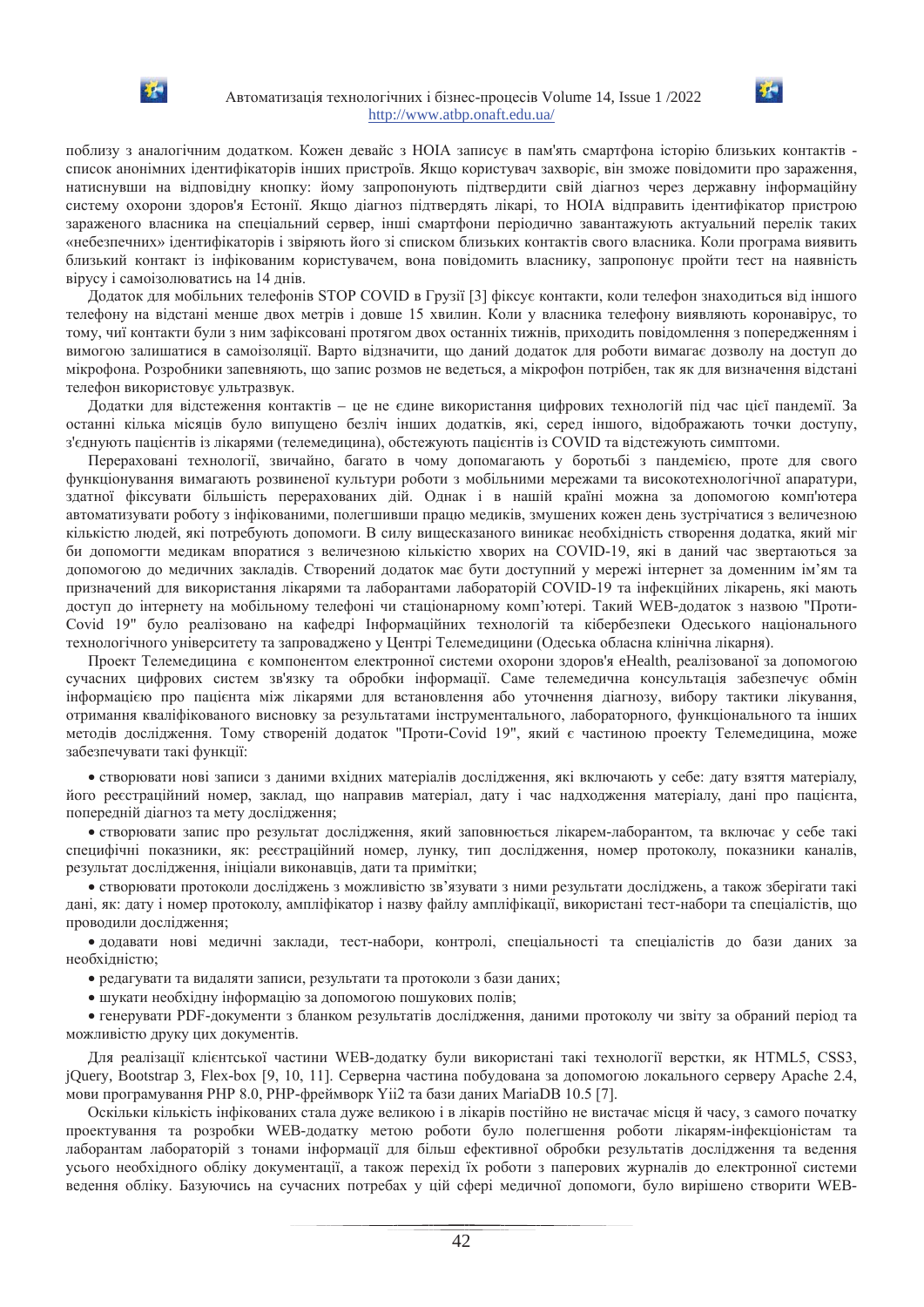



додаток по моделі клієнт-серверного формату [7, 10]. Виходячи з цього формату, у системі присутні лише 2 типи користувачів: лікар-інфекціоніст та лікар-лаборант. Кожний користувач надає та отримує дані з бази, яка постійно розширюється та оновлюється.

При цьому слід зауважити, що у в WEB-додатку існує розділення прав доступу між цими двома користувачами. Лікар-інфекціоніст має доступ до усіх сторінок WEB-додатку, а лікар-лаборант не має доступу лише до сторінки з записами про надходження матеріалу, тобто він навіть не має інформації щодо даних пацієнту, а користується лише реєстраційним номером результату дослідження, який створюється паралельно зі створенням нового запису вхідного матеріалу. Реєстраційний номер вхідного матеріалу та запису дослідження ідентичні. Це обумовлено особливостями роботи лікарів-лаборантів у реальних умовах.

Комплекс програмного забезпечення WEB-додатку повинен бути стійким та витривалим до великих навантажень, великої кількості даних, а також забезпечувати цілісність всієї інформаційної системи. Тому було обрано використовувати як тимчасове рішення для даного запитання базу даних MariaDB [7, 8], а як засіб взаємодії з нею було обрано phpmyAdmin. Використовуючи цей комплекс, було створено базу даних, яка має такий вигляд (рис.1):

На схемі показано 10 складових всієї бази, це таблиці : incoming, result, protocol, establishment, control, specialist, specialty, test, protocol\_control, protocol\_specialist.

Усі дані про записи вхідного матеріалу зберігаються у таблиці «incoming». Вона має первинний ключ у вигляді ідентифікаційного номеру (id) та має наступні зв'язки: з таблицею «establishment», яка зберігає назви медичних закладів, та неявний зв'язок з таблицею «result», яка зберігає усі дані результатів досліджень за допомогою реєстраційних номерів.

Після того, як лікар-інфекціоніст додає новий запис про отримання матеріалу дослідження, у базі даних у таблиці result створюється новий запис результату дослідження, який на початку включає у себе лише заповнений реєстраційний номер (ідентичний до реєстраційного номеру первинного запису) та тип дослідження, за замовченням виставлений у значення «Первинний». Усі інші поля пусті, але будуть заповнені лікарем-лаборантом після проведення дослідження та встановлення результату.

Усі результати мають бути закріплені за певним протоколом, який теж має свої показники, що зберігаються у таблиці «protocol».



Рис. 1. – Схема бази даних додатку Проти-Covid 19

Протокол має включати у себе: номер і дату протоколу, назву ампліфікатора та файлу ампліфікації, тест-набори, примітки, а також списки спеціалістів та контролів. У даному випадку доцільно використати зв'язок «many-to-many» між зв'язними таблицями «protocol specialist» та «protocol control».

WEB-додаток також надає змогу лікарям, що працюють з системою, додавати, редагувати та видаляти контролі, тест-набори, медичні заклади, спеціалістів та спеціальності до бази даних та оперувати цими даними у подальшій роботі. Для цього були створені таблиці «control», «test», «establishment», «specialist», «specialty». Таблиця «control» пов'язана з таблицею «protocol» за допомогою типу зв'язків «many-to-many»; таблиця «test» пов'язана з таблицею «protocol» за допомогою типу зв'язків «one-to-many»; таблиця «establishment» пов'язана з таблицею «incoming» за допомогою типу зв'язків «one-to-many»; таблиця «specialist» пов'язана з таблицею «specialty» за допомогою типу зв'язків «one-to-many».

Результати досліджень. Створений програмний продукт використовується для автоматизації дій лікарів за умов великої кількості пацієнтів, які підлягають госпіталізації через захворюваність на COVID-19.

При використанні програми лікар має авторизуватися піл одним з лвох лоступних акаунтів – як лікар-інфекціоніст з усіма правами чи лікар-лаборант з можливістю доступу до усіх сторінок програми, окрім сторінки первинних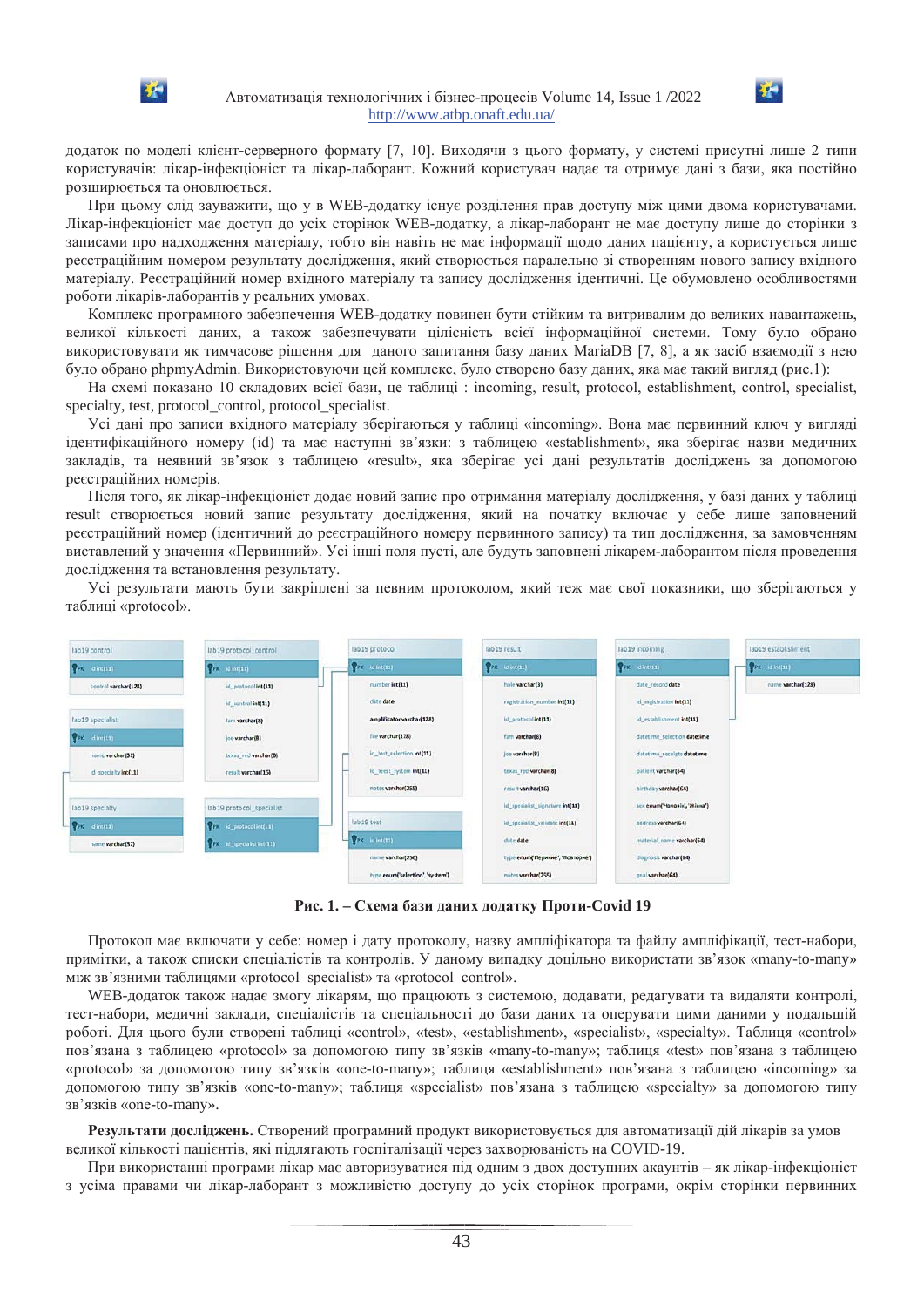



Після авторизації під акаунтом лікаря-інфекціоніста користувач зможе переглянути сторінку з первинними записами про матеріали, що були взяті у пацієнта. Тут же лікар зможе створити новий запис та згенерувати звіт по записами, натиснувши на кнопку «Звіт по записам», ввівши діапазон номерів записів та натиснувши на кнопку «Згенерувати». Кожен запис можна окремо переглянути, редагувати або видалити, якщо натиснути на певну іконку у лівій частині кожного запису (рис.2).

Наступним кроком лікар-лаборант з-під свого акаунту має доповнити новостворений пустий запис про результат дослідження. Він може зробити це, якщо увійде в акаунт під своїм логіном та паролем або за допомогою навігаційного меню у верхній частині WEB-додатку.

Новостворені записи про результати досліджень будуть включати у себе поля зі значенням (не задано), які можна відредагувати, натиснувши на іконку з олівцем у лівій частині кожного запису.

Якщо запис результату має вказаний номер протоколу та встановлений результат, у лівій частині запису з'явиться іконка завантаження, натиснувши на яку лікар зможе згенерувати готовий бланк результату у вигляді РDF-документу.

Наступним кроком потрібно організувати усі результати досліджень та об'єднати їх під одним номером протоколу. Для цього потрібно створити новий протокол та зберегти його у базі даних. Після цього окремо лікарю-лаборанту, що виконував дослідження, потрібно додати спеціалістів та контролі до новоствореного протоколу. Для цього необхідно натиснути кнопку «Редагувати» у вікні перегляду протоколу і додати спеціалістів та контролі під кнопкою «Зберегти»  $(pnc.3)$ .

# Запис №7603

| <b>РЕДАГУВАТИ</b><br><b>ВИДАЛИТИ</b> |                                                                 |
|--------------------------------------|-----------------------------------------------------------------|
| Дата                                 | 03.07.2020                                                      |
| Реєстраційний номер                  | 7603                                                            |
| Заклад, що направив матеріал         | КНП «Кілійська багатопрофільна лікарня» Кілійської міської ради |
| Дата, час відбору                    | 02.07.2020 13:10:16                                             |
| Дата, час надходження                | 02.07.2020 15:00:16                                             |
| П.І.Б. пацієнта                      | Босенко Захар                                                   |
| Дата народження                      | 22.03.1983                                                      |
| Стать                                | Чоловік                                                         |
| Адреса                               | м. Кілія, вул. Першотравнева, 55                                |
| Найменування матеріалу               | Назо-/орофарингеальний мазок                                    |
| Діагноз                              | Коронавірусна інфекція? (III)                                   |
| Мета дослідження                     | ПЛР РНК-вірусу COVID-19                                         |

### Рис. 2. – Перегляд окремого запису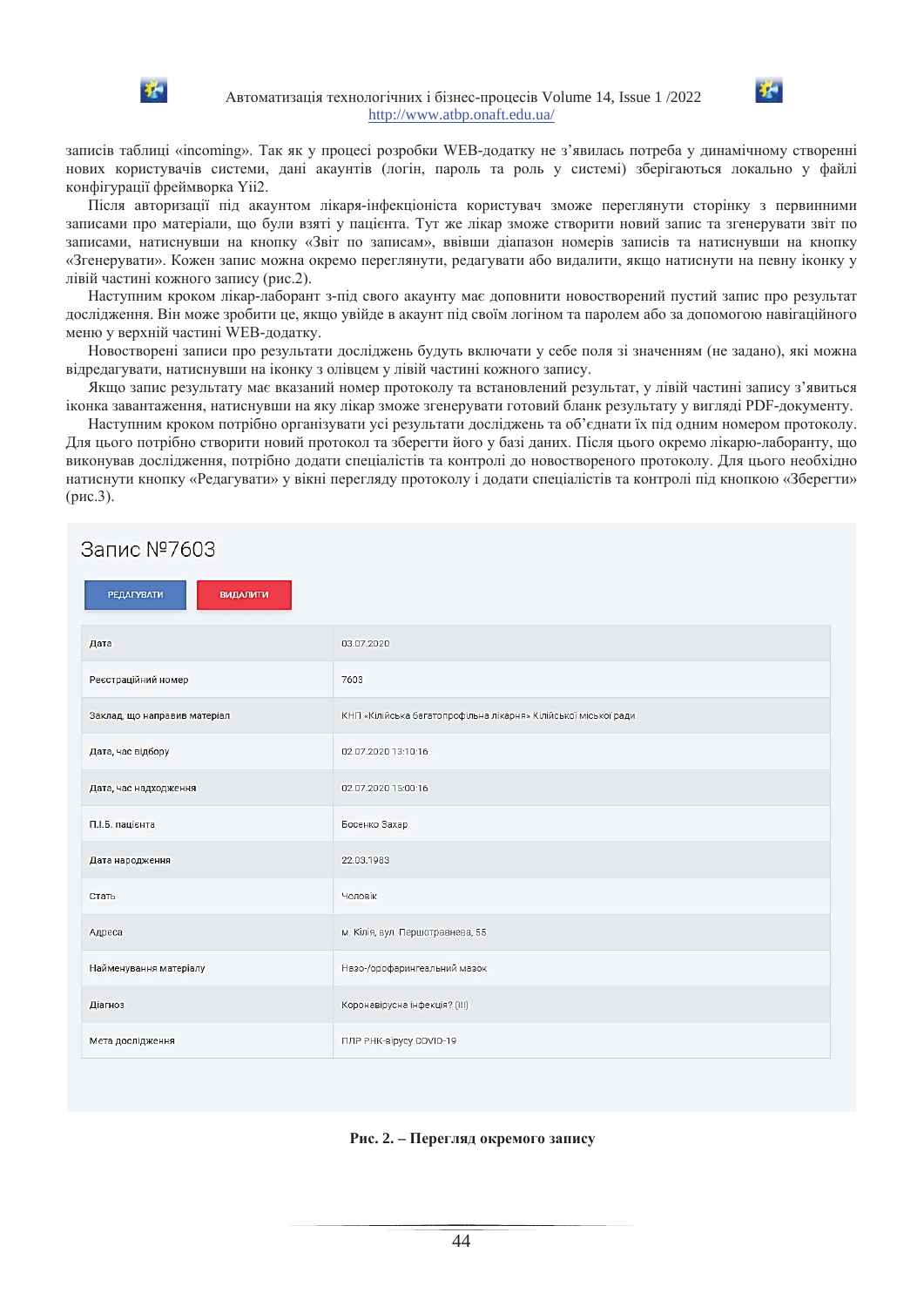



Якщо протокол має хоча б один прив'язаний результат з заповненими даними про поставлений результат, протокол можна згенерувати у вигляді PDF-документу та, за необхідністю, роздрукувати.

|                                              | Редагування протоколу №233                                                      |                             |                                           |                   |                        |             |
|----------------------------------------------|---------------------------------------------------------------------------------|-----------------------------|-------------------------------------------|-------------------|------------------------|-------------|
| Homep*                                       | Дата створення*                                                                 |                             | Тест-набір для виділення*                 |                   | Тест-набір для 3T-ПЛР* |             |
| 233                                          | 2022-02-03<br>٠<br>$\pmb{\times}$<br>Набір для виділення РНК QIAamp Viral RN. ~ |                             | Ha6ip для 3T-ПЛР Veri-Q nCoV-0M COVID-1 ~ |                   |                        |             |
| Ампліфікатор                                 |                                                                                 |                             |                                           | Файл ампліфікації |                        |             |
| Applied Biosystems 7500 Real-Time PCR System |                                                                                 | Veri-Q nCoV-OM_20220203.sds |                                           |                   |                        |             |
| Примітки                                     |                                                                                 |                             |                                           |                   |                        |             |
| зывити                                       | Показані 1-3 із 3 записів.                                                      |                             |                                           |                   |                        |             |
| H                                            | П.I.Б. спеціаліста                                                              |                             |                                           | Спеціальність     |                        |             |
| ٦                                            | Юрченко О.О.                                                                    |                             |                                           | ٠<br>Bipyconor    |                        |             |
| $\overline{2}$                               | Сенокосов О. С.                                                                 |                             |                                           | Лаборант<br>٠     |                        |             |
|                                              | Pygik B. A.                                                                     |                             |                                           | Mixpo6ionor       |                        | ٠           |
|                                              | ДОДАТИ СПЕЦІАЛІСТА ДО ПРОТОКОЛУ<br>Показані 1-2 із 2 записів.                   |                             |                                           |                   |                        |             |
| $\boldsymbol{u}$                             | Контроль                                                                        | Канал 1                     | Канал 2                                   | Канал 3           | Результат              |             |
| -1                                           | $B-(HK3)$                                                                       | $\sim$                      | $\sim$                                    | $+$               | Валідний               | $\lambda$ = |
| $\overline{2}$                               | $K-(NC)$                                                                        |                             |                                           | ٠                 | Невалідний             | $\prime$ 0  |

#### Рис. 3. – Редагування протоколу

**Вимоги ло технічного забезпечення.** Створений програмний пролукт не є ресурсномістким зі сторони клієнтської частини. Для користувача WEB-додатку потрібно лише мати встановлений на стаціонарному комп'ютері чи мобільному телефоні браузер, підключення до мережі інтернет та дані свого акаунту в залежності від посади та ролі.

Для серверної частини потрібно велика кількість вільного місця для зберігання великої бази даних, встановлене середовище PHP та Apache для працездатності phpmyAdmin та усього WEB-додатку. По частині заліза буде дуже добре мати встановлену Windows 10 з браузером (Edge, Chrome, Opera чи Mozilla Firefox), мінімум 4 Гб оперативної пам'яті, мінімум 128Гб SSD (рекомендовано) чи HDD.

Висновки. Під час пандемії COVID-19 цифрова охорона здоров'я виявиться ключовим чинником боротьби з поширенням вірусу. Поточна література та перевантажена система охорони здоров'я закликають до необхідності інтегрувати цифрову охорону здоров'я з первинною медико-санітарною допомогою. У роботі проведено аналіз апаратно-програмних додатків, розроблених в інших країнах, що служать для допомоги медицині у протистоянні з пандемією. Показано, що в Україні найефективнішою підмогою буде створення програмних засобів, які допомогли би розвантажити медиків від рутинної обробки даних з дедалі більшою хвилею інфікованих.

Обґрунтовано вибір використовуваної бази даних, наведено схему взаємозв'язку їх, обґрунтовано вибір технології верстки, мови програмування та локального серверу.

Розроблений WEB-додаток призначений для автоматизації роботи лікарів-інфекціоністів та лаборантів лабораторій під час необхідності контролю за великою кількістю інфікованих на COVID-19. Він представляє з себе WEB-додаток, доступний у мережі інтернет за доменним ім'ям та призначений для медиків, які мають доступ до інтернету на мобільному телефоні чи стаціонарному комп'ютері. Основна мета розробки - забезпечення максимальної зручності ведення необхідного обліку вхідних матеріалів, протоколів та результатів дослідження та видачі готових бланків результатів пацієнтам з підозрою на COVID-19.

Розроблений додаток впроваджено до чинного медичного закладу та протягом року експлуатувався при реєстрації хворих з COVID-19.

### Список використаних джерел

- [1]. Web-Based Apps in the fight against COVID-19 [Електронний ресурс] / електронні дані Режим доступу: https://jmai.amegroups.com/article/view/6036/html
- [2]. A versatile web app for identifying the drivers of COVID-19 epidemics [Електронний ресурс] / електронні дані -Режим доступу: https://translational-medicine.biomedcentral.com/articles/10.1186/s12967-021-02736-2
- [3]. 7 COVID-19 Mobile and Web Apps You Should to Know About [Електронний ресурс] / електронні дані Режим доступу: https://blog.cureatr.com/7-covid-19-mobile-and-web-apps-you-should-know-about